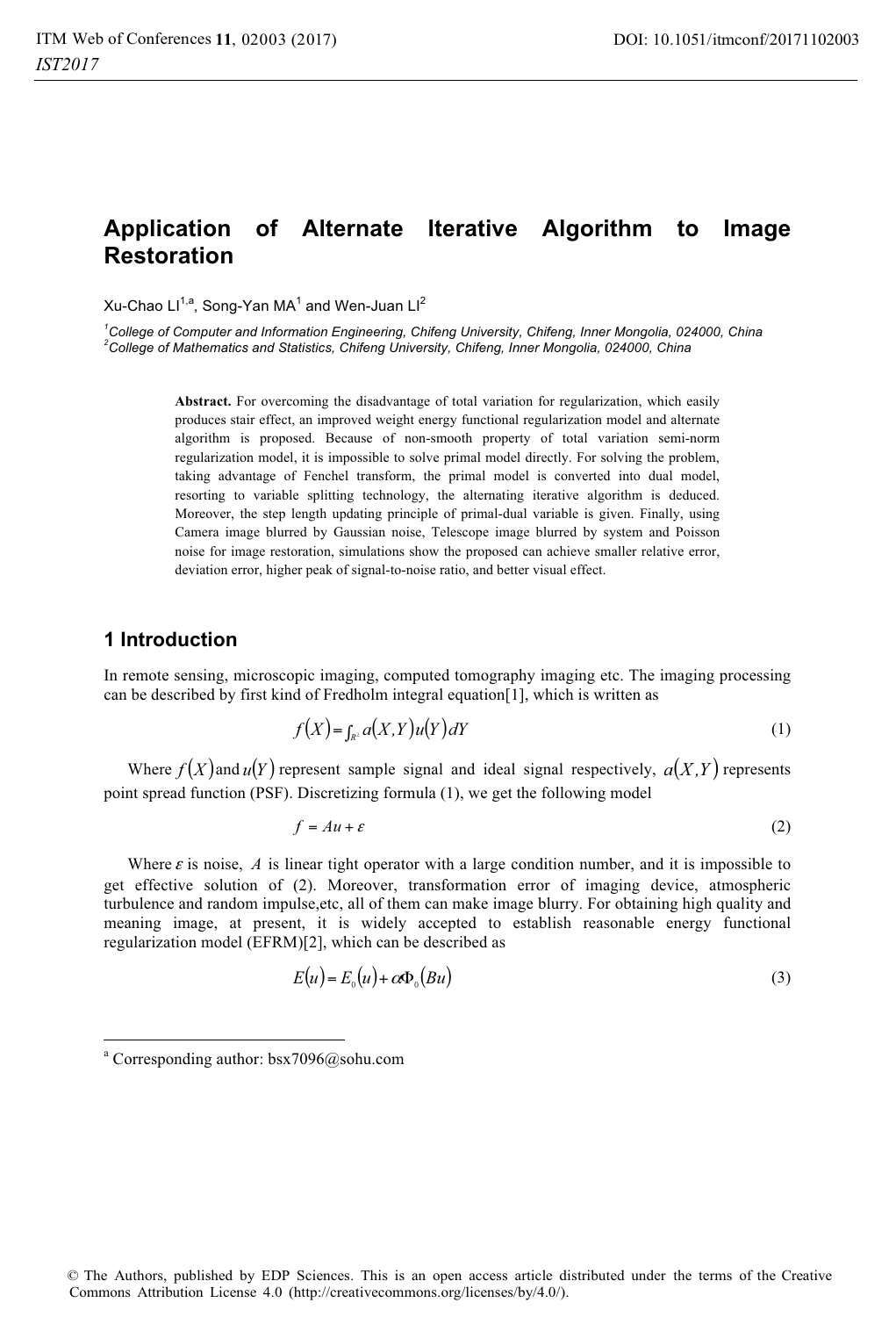Where  $E_{\text{o}}(u)$  is fitting term,  $\Phi_{\text{o}}(Bu)$  is regularization term, *B* is first or second order differential operator, and  $\alpha$  is regularization parameter.

For fitting term, the model is established according to noise statistical distribution of imaging processing[3]. Such as, if  $\varepsilon$  is Gaussian noise, fitting term is described by  $L_2$  norm, if  $\varepsilon$  obeys Poisson distribution, fitting term is measured by Kullback-Leiber function, if  $\varepsilon$  is salt and pepper noise, fitting term is approximated by  $L_1$  norm[4]. For regularization term, in academic field, it is widely accepted that the model is described by total variation semi-norm, which can accurately describe singular and jump property of solution. Taking advantage of the property, Rudin et al establish ROF model for image restoration[5], which can effectively protect image edges, however, which easily produces stair effect in steady area, moreover, because of the non-smooth property of total variation semi-norm, it is difficult to design effective algorithm for primal EFRM.

For the shortcomings of total variation semi-norm, scholars mainly carry out three aspect researches: 1) Converting the primal EFRM into smooth EFRM. For example, using smooth square root function approximating total variation semi-norm, taking advantage of EFRM differential property, many classic algorithms can be used. Such as the steepest descent iterative algorithm, fixed point iterative algorithm, Newton and quasi-Newton iterative algorithm[6], etc. However, if the gradient magnitude of EFRM is too small, the convergence speed of algorithm is very slow. Moreover, generally speaking, the descriptive question of EFRM is always large scale, and it is difficult to compute the inverse Hessian matrix for Newton iterative algorithm. For overcoming these shortcomings, a lot of scholars divide the integrated EFRM into several sub-problems. For example, differential fitting term forms predictive sub-problem, non-differential regularization term forms proximal sub-problem, two sub-problem alternate iterations form iterative soft threshold algorithm(ISTA)[7], which doesn't need to compute the inverse Hessian matrix, but the convergence speed of algorithm is slower. To accelerate the convergence speed of algorithm, resorting to ISTA idea, reference [8] proposed a fast ISTA (FISTA). Although the convergence speed of FISTA is faster than that of ISTA, the convergence speed of FISTA depends on the characteristic value of  $A<sup>T</sup>A$ . 2) Using Fenchel transform, converting the primal EFRM into dual EFRM. Based on the idea, reference [9] proposed half implicit gradient descent algorithm, which initiated the application landmark of dual EFRM to image restoration. Simulation shows that the quality of image restoration of dual EFRM is better than that of primal EFRM[10]. 3) Converting the primal EFRM into primal-dual EFRM. Such as primal-dual iterative algorithm[11] with constant, adaptive, and variable step length updating[12]. The image restoration quality of primal-dual EFRM is better than that of dual EFRM. However, if without good initialization, the primal-dual EFRM easily makes the image edge blurry.

This paper is structured as follows: In Section 2, in order to protect image edges, we establish an EFRM with adaptive edge detection weight function. Then, the EFRM is converted into dual EFRM, using variable splitting technology, dividing dual EFRM into primal and dual sub-problems, then, an alternate iterative algorithm with adaptive step length updating scheme is proposed. In Section 3, we focus on the implementation of the proposed algorithm, using blurred image by Gaussian, system and Poisson noise for quantitative and qualitative numerical experiments, and comparing with previous state-of-the-art algorithms. Conclusion about the proposed algorithm is drawn in Section 4.

## **2 Establishment EFRM for image restoration**

### **2.1 Primal EFRM**

Suppose that the fitting term of (3) is second order differential convex function with Lipschitz continuous condition[13]. For accurately describing the singular and jump characteristics of image, an improved regularization term with adaptive edge detection weight function can be rewritten as

$$
\Phi(Bu) = \alpha \int_{\Omega} g(x) Bu \, dx \tag{4}
$$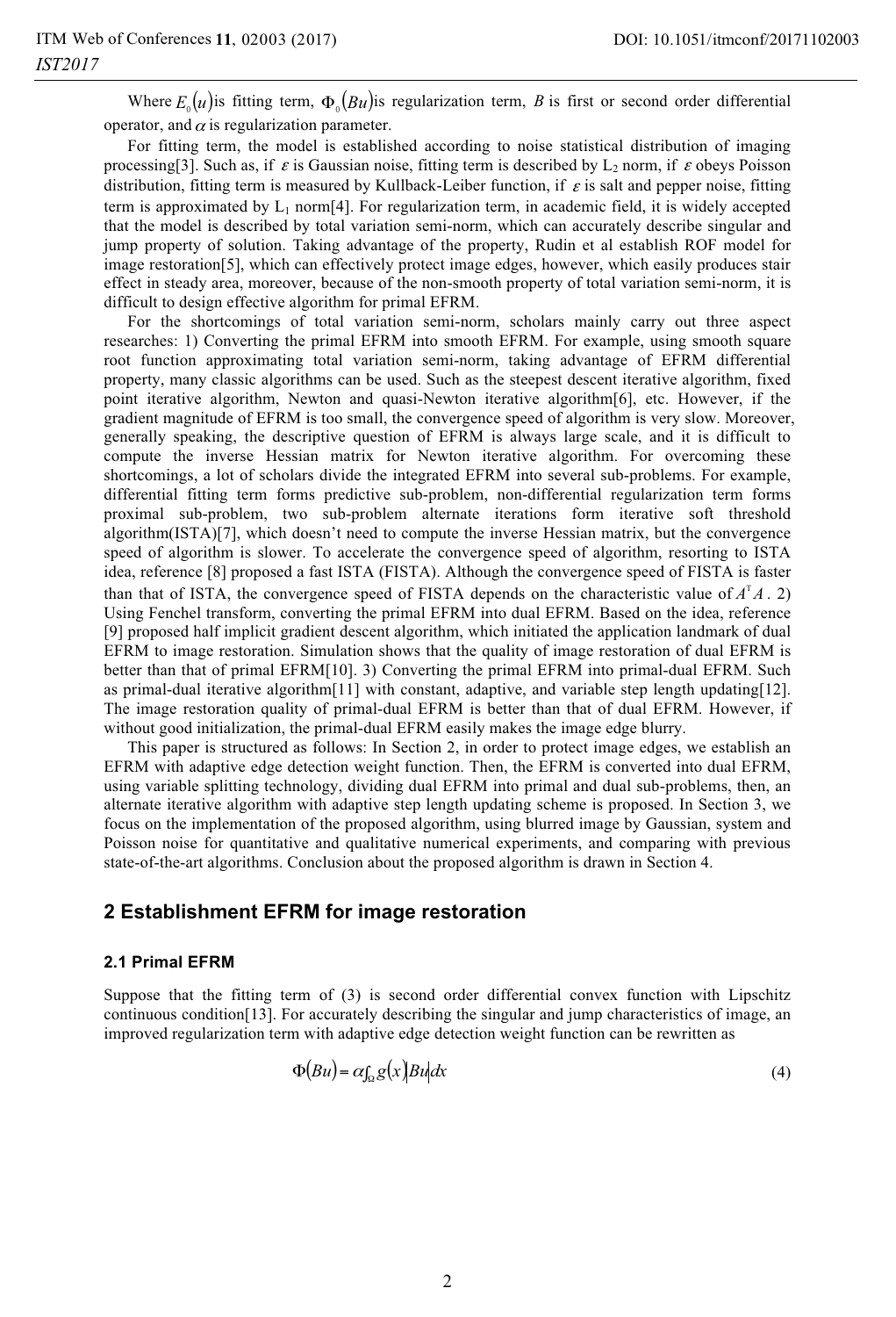Where  $\int_{\Omega} |Bu| dx$  is total variation function semi-norm, and it is defined as

$$
\int_{\Omega} |B u| dx = \sup \{ \int_{\Omega} u \operatorname{div} \phi dx \} \tag{5}
$$

Where  $x \in \Omega$ ,  $\phi \in C_0^1(\Omega, R^2)$  and  $|\phi(x)| < 1$ . div is divergent,  $g(x)$  is adaptive weight function, which is defined as

$$
g(x) = \frac{1}{1 + K|\nabla G_o * u|^2} \tag{6}
$$

Where  $K \geq 0$ ,  $G_{\sigma} = \frac{1}{2} \exp\left(-\frac{x}{2\sigma^2}\right)$ ⎠  $\left(-\frac{x^2}{2}\right)$  $=\frac{1}{2\pi\sigma^2}\exp\left(-\frac{x^2}{2\sigma^2}\right)$  $2\pi\sigma^2$  2  $G_{\sigma} = \frac{1}{2\pi\sigma^2} \exp\left(-\frac{x^2}{2\sigma^2}\right)$ ,  $\nabla$  is gradient and \* is convolution. In steady area of image,

the magnitude of  $|\nabla G_{\sigma} * u|$  is bigger, the diffusion coefficient of  $g(x)$  is smaller, which is advantageous to image edge. On the contrary, the magnitude of  $|\nabla G_{\sigma} * u|$  is smaller, the diffusion coefficient of  $g(x)$  is bigger, which can prevent from producing stair effect in unsteady area. So  $g(x)$ can adaptively embody image property. Substituing (4) into (3), we establish an improved primal EFRM, which is formulated as

$$
E(u) = E_0(u) + c\Phi(Bu)
$$
\n<sup>(7)</sup>

Expression (7) about *u* is coercive, according to direct variation principle, the solution of (7) exists. Becaus fitting term and regularization term about *u* are both convex, the solution of (7) is unique.

### **2.2 Converting primal EFRM into primal-dual EFRM**

Expression (7) is non-differential, it is difficult to solve directly. For solving the problem, taking advantage of Fenchel transform, primal EFRM is converted into dual EFRM. Suppose  $\Omega \subset H$ , *H* is Hilbert space, the map  $\varphi$ :  $X \to Y$  is proper, convex function,  $Y = R \cup {\infty}$ , Fenchel transform of  $\varphi(x)$  is defined as

$$
\varphi^*(\xi) = \sup_{\omega \in X} \left\{ \xi, \omega \right\} - \varphi(\omega) \right\} \tag{8}
$$

Where  $\langle \bullet, \bullet \rangle$  is inner product,  $\varphi^* \colon \xi \to R \cup \{\infty\}$  is proper function, if  $\varphi^*(\xi)$  is lower semicontinuous, then  $\varphi^{**}(\xi) = \varphi$ .

 $\Phi(Bu)$  of (7) is proper, convex, semicontinuous convex function, let  $z = Bu$ , then

$$
\Phi(z) = \alpha \int_{\Omega} g(x) |z| dx \tag{9}
$$

Suppose the dual variable of  $z$  is  $z^*$ , according to (8), the dual expression of (9) is expressed as

$$
\Phi^*(z^*) = \max_z \Big\{ \Big\{ z^*, z \Big\} - \Phi(z) \Big\} = \max_z \Big\{ \Big\{ z^*, z \Big\} - \alpha \int_{\Omega} g(x) \Big\} z \Big| dx \Big\} = \begin{cases} 0 & \text{if } \Big| z^* \Big| \leq \alpha g(x) \\ +\infty & \text{otherwise} \end{cases} \tag{10}
$$

Because  $\Phi^*(z^*)$  is proper, lower semicontinuous convex function,  $\Phi^*(z)$  is the conjugation of conjugation of  $\Phi(z)$ , according to (8), then  $\Phi^{*}(z) = \Phi(z)$ . Let  $q = z^{*}$ , according to (10), then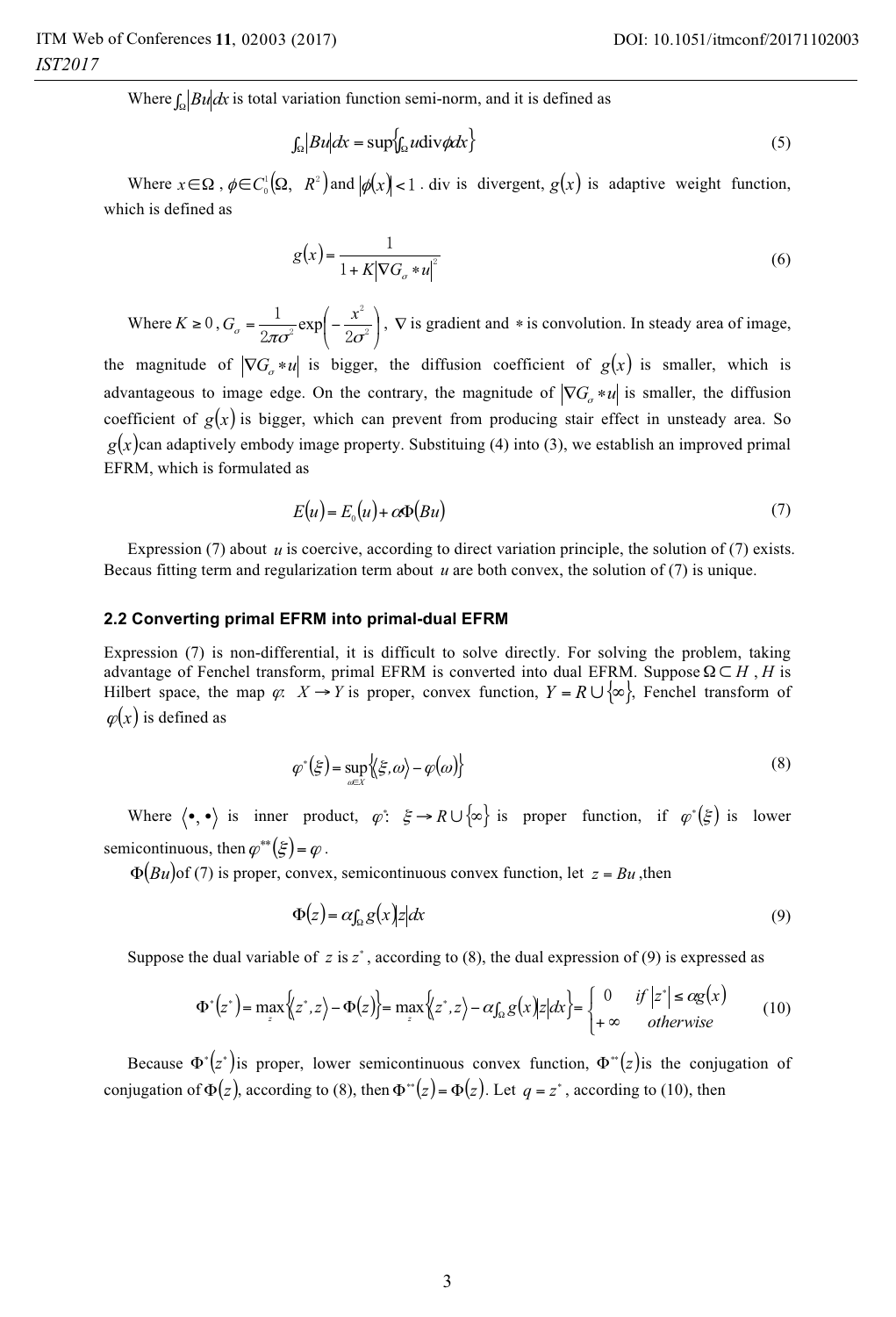$$
\Phi(z) = \max_{a} \left\{ q, z \right\} - \Phi^*(z) \tag{11}
$$

*z* Replaced by  $Bu$  in (11), substituing (11) into (7), the primal-dual EFRM is expressed as

$$
\min_{u} \max_{q} \{ E_{o}(u) + \alpha [\langle q, Bu \rangle ] - \Phi^{*}(q) \} \tag{12}
$$

Where  $q = \{(q_1, q_2)^\text{T} \mid |q(x) \leq \alpha g(x)\}.$ 

### **2.3 Alternate iterative algorithm for primal-dual EFRM**

Expression (12) is Min-Maximum problem, by performing the maximization over *q* in (12), and we get the dual variable sub-problem

$$
\max_{q} \left\{ \alpha \left[ \left\langle q, B u \right\rangle \right] - \Phi^*(q) \right\} \tag{13}
$$

Similary, performing the minimization over *u* in (12), we get the primal variable sub-problem

$$
\min_{u} \left\{ E_{0}(u) + \alpha \left[ \left\langle q, B u \right\rangle \right] \right\} \tag{14}
$$

The iterative algorithm is described as

Initialization:  $\delta_0$ ,  $\tau_0$ ,  $u_0$ ,  $q_0$ ,  $k$ , maximum iterative number  $num = 1000$ .

Loop iteration:

1) The dual sequences  $\{q_k\}$  is updated as follows

$$
q_{k+1} = \left(1 + \delta_k \alpha \partial \Phi^*\right)^{-1} \left(q_k + \delta_k \alpha \overline{B u}_k\right)
$$
\n(15)

Where  $\delta$  is step length of dual variable,  $(1 + \delta_k \alpha \partial \Phi^*)^{-1}$  is proximal operator,  $\partial \Phi^*$  is sub-gradient. 2) The primal sequences  $\{u_k\}$  is updated as follows

$$
u_{k+1} = P_X \left( u_k - \tau_k B^T q_k \right) \tag{16}
$$

Where  $\tau$  is step length of primal variable,  $P_{\rm x}(r)$  is projection operator, which is defined as

$$
P_X(r) = \underset{x \in X}{\text{argmin}} \frac{1}{2} \|x - r\|^2 \tag{17}
$$

3) The auxiliary sequences  $\left\{ u_k \right\}$  is updated as follows

$$
\overline{u}_{k+1} = \overline{u}_k + \theta \Big( u_{k+1} - \overline{u}_k \Big) \tag{18}
$$

Where  $\theta \in [0,1]$ .

Termination conditions:

If  $k > num$  or  $||E(u_{k+1}, q_{k+1}) - E(u_k, q_k)|| \le t$ , output  $u_k$ . Otherwise,  $k = k + 1$ , updating  $\delta_k$ ,  $\tau_k$ .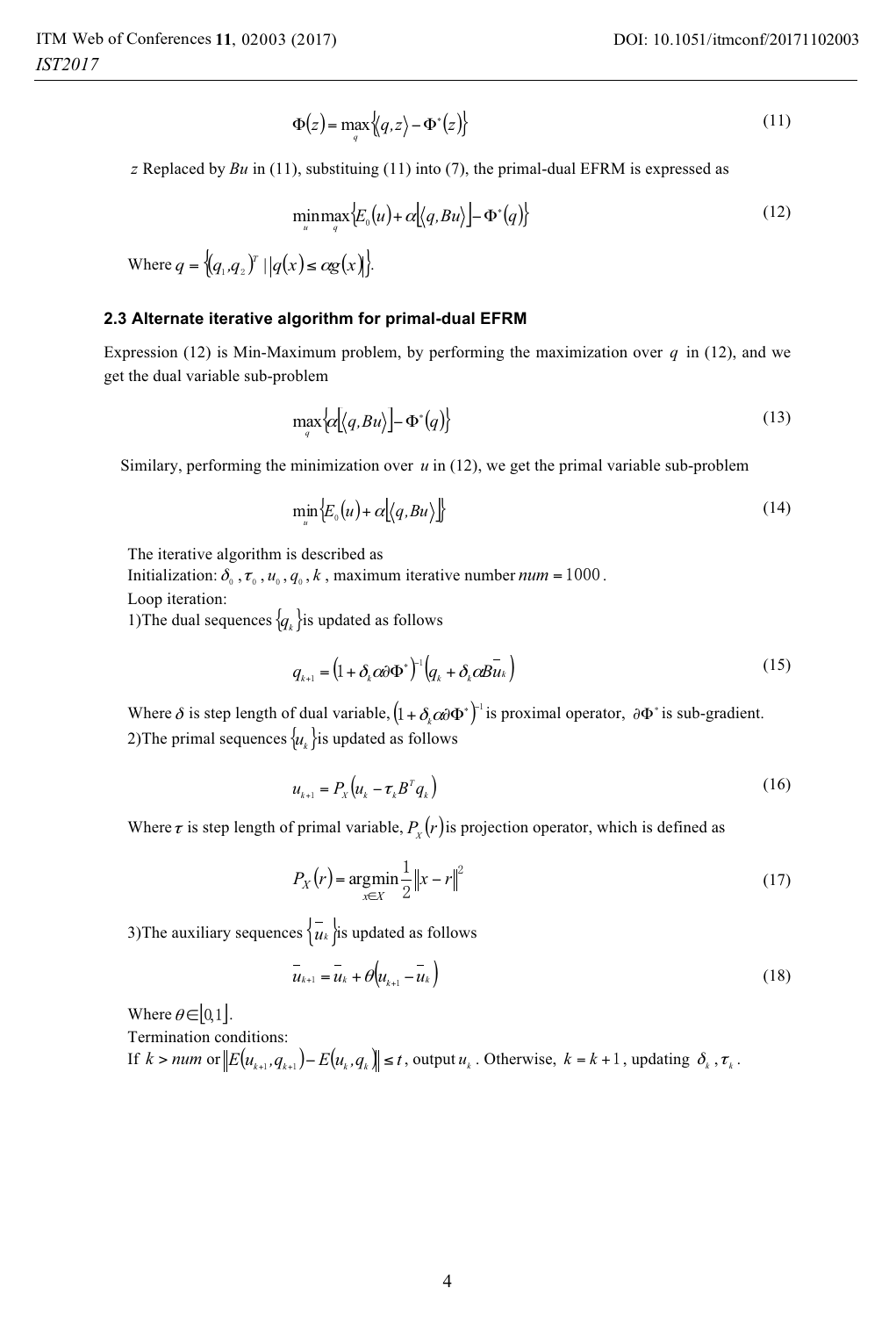#### **2.4 Step length updating principle**

According to (15) and (16), Step length updating principle produces profound influence on alternate iterative algorithm convergence. Supposed the fitting term satisfies Lipschitz continuous condition, step length series of  $\{\delta_k\}$ ,  $\{\bar{\tau}_k\}$  must satisfy the following conditions

$$
\lim_{k \to \infty} \tau_k = 0, \sum_{k=0}^{\infty} \tau_k = \infty, \lim_{k \to \infty} \delta_k = \infty
$$
\n(19)

$$
\sum_{k=0}^{\infty} \frac{\tau_k}{\sigma_k} < +\infty, \quad \sum_{k=0}^{\infty} \tau_k^2 < +\infty \tag{20}
$$

If alternate iterative algorithm satisfies (19) and (20), the iterative series  $(u_k, q_k)$  of (15)-(18) will converge to the optimum solution  $(u^*, q^*)$  of (12).

### **3 Experiment results and analysis**

In order to measure image restoration quality, three kinds of performance index, mean absolute error (MAE), peak signal-to-noise ratio (PSNR) and relative error (RE), are respectively defined as

$$
MAE = \frac{1}{mn} \sum_{i=1}^{m} \sum_{j=1}^{n} |u_{ij}^{(k)} - u_{ij}|
$$
 (21)

$$
PSNR = 10\log_{10}\left(\left|\max(u_{ij})\right|_{2}^{2}\right)/\left|\min(u_{ij}^{(k)} - u_{ij}\right|\right|_{2}^{2}
$$
\n(22)

$$
RE = ||u_{ij}^{(k)} - u_{ij}||_2^2 / ||u_{ij}||_2^2
$$
 (23)

Where *u* is original image,  $u_k$  is restoration image,  $m \times n$  is image size. Generally, if PSNR is larger, MAE and RE is smaller, the restoration quality of image is better. On the contrary, the quality is worse.

Experiment 1: For image blurred by Gaussian noise, set  $A = I$ , the fitting term of (12) is described by  $E_0(u) = ||u - g||_2$ , according to (17)-(18), the step length sequences of primal and dual are updated as follows

$$
\tau_k = \frac{\eta_k}{1 - \eta_k}, \ \delta_k = 0.2 + 0.08k \tag{24}
$$

Where 
$$
\eta_k = \left(0.5 - \frac{5}{15 + k}\right) / \delta_k
$$
.

The image is Camera of size 256×256, and the grey level is 0-255. The blurred version of Camera is shown in Figure 1(b) with PSNR=22.081db. To assess the relative merit of the proposed, we compare the restored results by the proposed strategy with those of classical Landweber iterative algorithm[6], ROF model[5], Chambolle dual model[9].

The qualitative results are shown in Figure 1. In Figure  $1(c)$ , the restored image of Landweber algorithm is more smoother than original image, and makes a lot of edges lost. Figure 1(d), the restored image of ROF model produces a lot of staircasing artificts in smooth regions. Figure 1(e), using Chambolle dual model for restoration image, the visual effect is improved, but in smooth regions, a lot of pseudo-trances are produced. Figure 1(f), using the proposed for restoration image, the visual effect is better than that of previous three algorithms.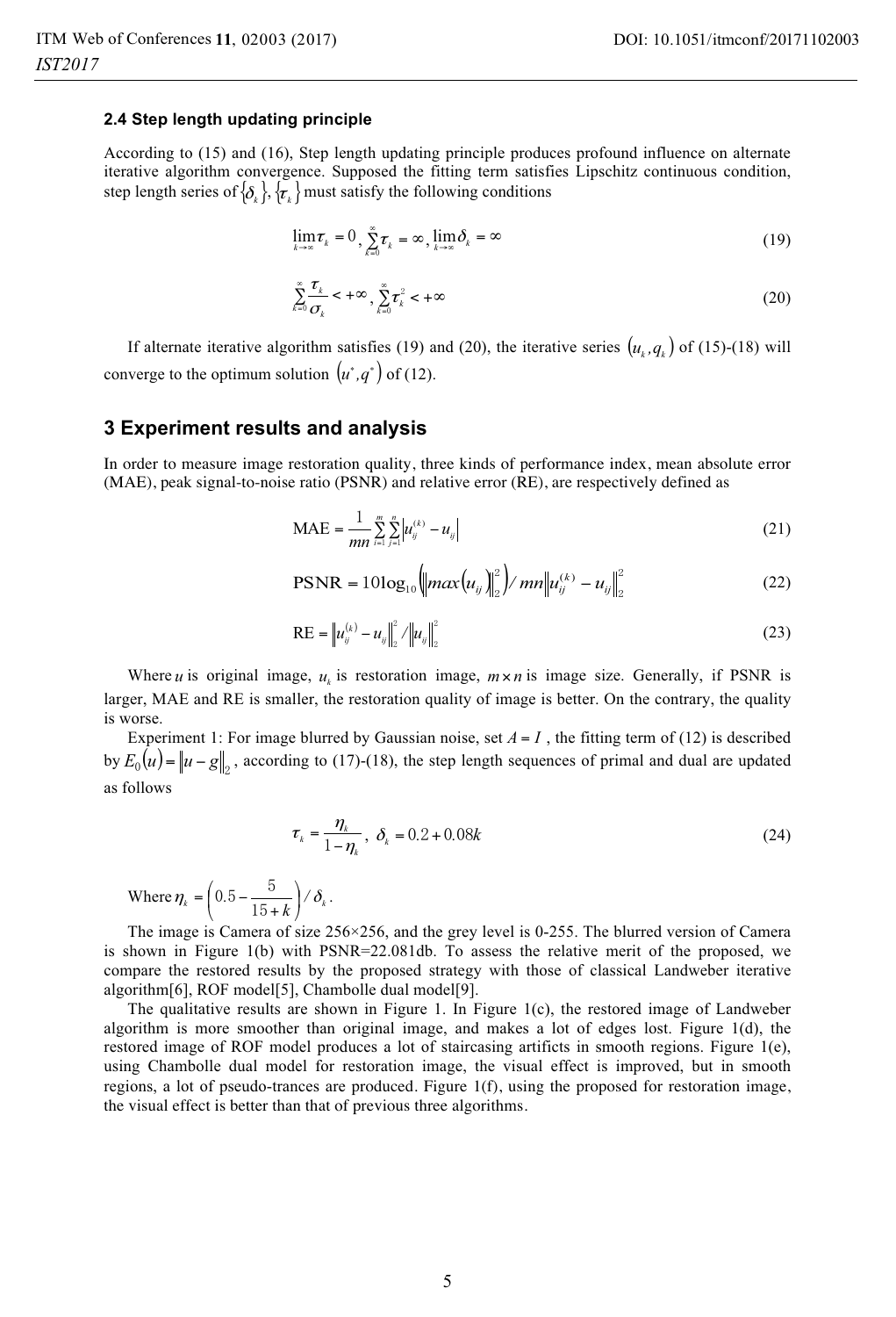

**Figure 1.** Restoration comparison of different algorithms

According to the quantitative performance index of Table 1, Landweber algorithm obtains the lowest PSNR, the highest RE and MAE, which shows that the quality of image restoration is worse. PSNR of Chambolle dual model is higher than that of ROF model, RE is lower than that of ROF model, but MAE is higher than that of ROF model. The proposed obtains the highest PSNR, the smallest RE and MAE, which show that the quality of image restoration is best.

**Table 1.** comparison of different restoration algorithms for blurred image by Gaussian noise

| original<br>image | index       | Blurry<br>Fig.1(b) | Landweber<br>Fig.1(c) | ROF model<br>Fig.1(d) | Chambolle<br>Fig.1(e) | The propose<br>Fig.1(f) |
|-------------------|-------------|--------------------|-----------------------|-----------------------|-----------------------|-------------------------|
| Fig.1             | RE          | 0.1485             | 0.0918                | 0.0754                | 0.0701                | 0.0657                  |
|                   | MAE         | 15.909             | 6.6955                | 5.8901                | 5.9578                | 5.4845                  |
|                   | <b>PSNR</b> | 22.081             | 26.258                | 27.972                | 28.595                | 2.9168                  |

Experiment 2: For image blurred by Poisson noise, the fitting term of (12) is described by  $E_0(u) = ||Au - g\log(u)||$ , according to (19)-(20), the step length sequences of primal and dual are updated as follows

$$
\tau_k = 0.5/\delta_k, \quad \delta_k = 0.2 + 0.08k \tag{25}
$$

The image is Telescope of size 256×256, and the grey level is 0-255. According to the Poisson property, the PSF of size 128×128 and 256×256 are constructed respectively. We compare the restoration results of the proposed algorithm with quasi-Newton algorithm.

Taking advantage of psfGaussian function[14] for producing PSF of size 128×128 and 256×256, they are shown in Figure 2(a) and 2(b), respectively. Figure 3 is singular value decomposition (SVD) of PSF, circle and solid line represent matrix SVD of Figure 2(a) and Figure 2(b), respectively. Figure 3 shows the condition number of marix *A* is ill-posed, which satisfies the condition of (1) and (2).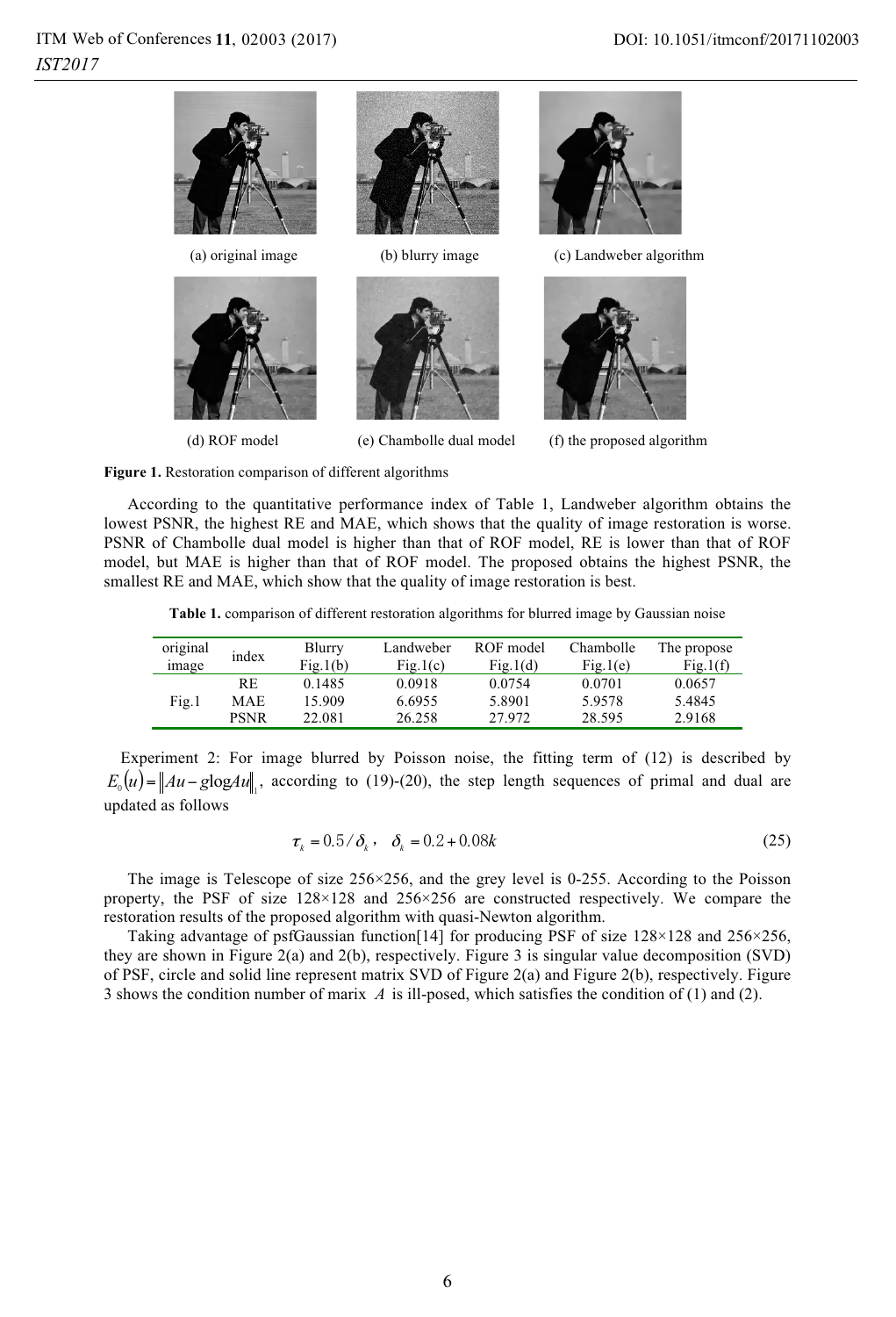

(a) PSF of size  $128\times128$ 

(b)PSF of size  $256\times256$ 

**Figure 2.** PSF with different size



**Figure 3.** SVD of PSF

Figure 4(a) is original telescope image, Figure 4(b) is blurred by Figure 2(a) of PSF and Poisson noise. According to qualitative results, reference [10] algorithm produces a lot of pseudo-trances, as shown in Figure 4(c). in Figure 4(d),the visual effect of the proposed is better than that of reference [10].



**Figure 4.** Restoration comparison of different algorithms(128×128)

According to the quantitative performance index of table 2, PSNR of the proposed is higher than that of reference [10] algorithm, and RE and MAE of the proposed are lower than that of reference [10] algorithm. The quantitative results shows that image restoration quality of the proposed is better than that of reference [10] algorithm.

**Table 2.** comparison of restoration image blurred by Poisson noise

| Original<br>image | index | Blurry image<br>Figure $4(b)$ | Reference $[10]$<br>Figure $4(c)$ | The proposed<br>Figure $4(d)$ |
|-------------------|-------|-------------------------------|-----------------------------------|-------------------------------|
| 4(a)              | RE    | 0.1228                        | 0.0755                            | 0.0691                        |
| Telescope         | MAE   | 0.0113                        | 0.0116                            | 0.0098                        |
| $128 \times 128$  | PSNR  | 31.443                        | 35.668                            | 36.433                        |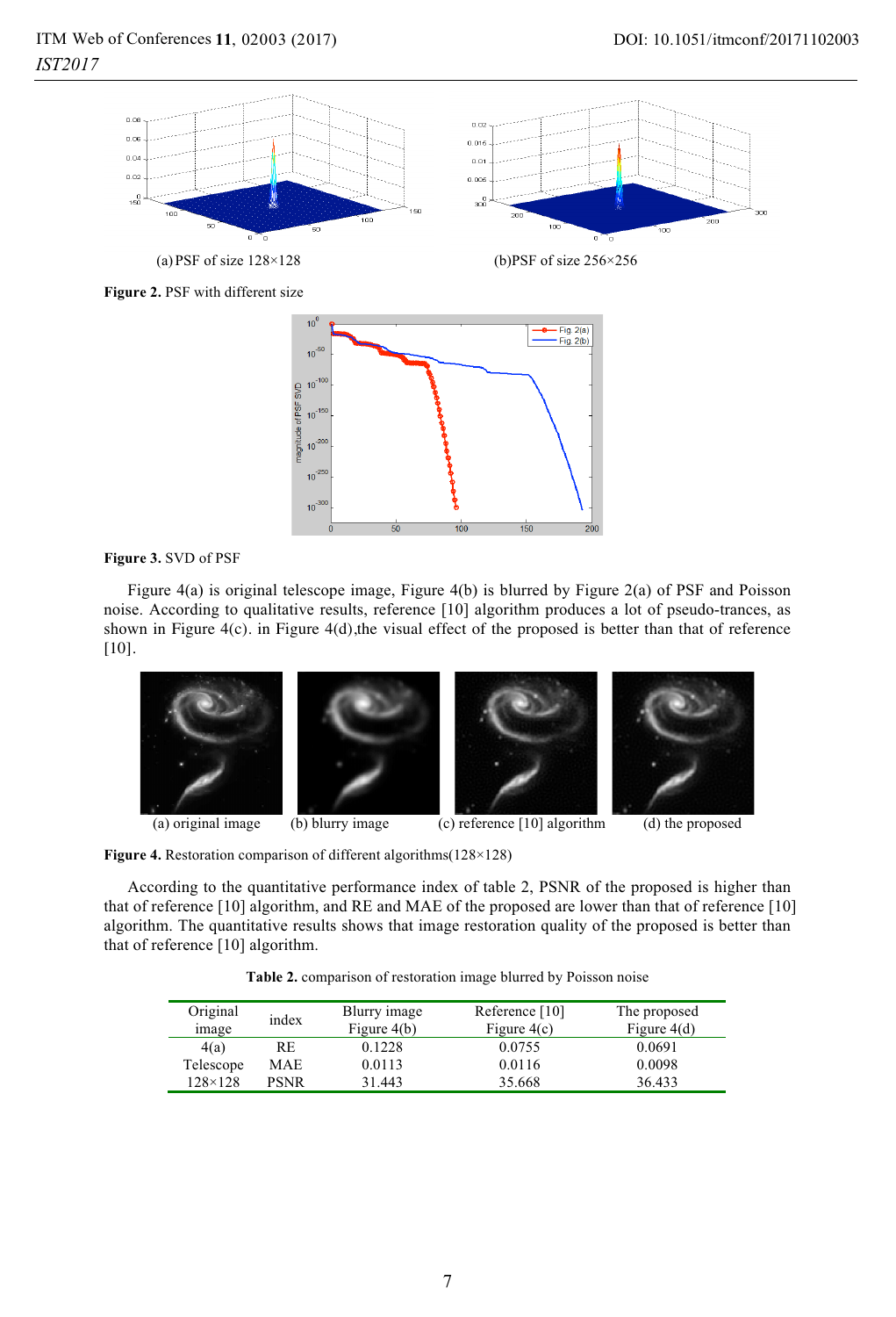Figure 5(a) is original telescope image, Figure 5(b) is blurred by Figure 2(b) of PSF and Poisson noise, it is blurred more serious than figure 4(b). According to qualitative results, reference [10] algorithm produces lots of pseudo-trances in Figure 5(c), it is more serious than Figure 4(c). Visual effect of restoration of Figure 5(d) is better than that of Figure 5(c).



**Figure 5.** Restoration comparison of different algorithms(256×256)

According to the quantitative performance index of table 3, PSNR of the proposed is higher than that of reference [10] algorithm, and it is improved about 0.3db. RE and MAE of the proposed are lower than that of reference [10] algorithm.

| Original<br>image | index       | Blurry image<br>Figure $5(b)$ | Reference $[10]$<br>Figure $5(c)$ | The proposed<br>Figure $5(d)$ |
|-------------------|-------------|-------------------------------|-----------------------------------|-------------------------------|
| 5(a)              | RE          | 0.1370                        | 0.0849                            | 0.0825                        |
| Telescope         | MAE         | 0.0123                        | 0.0109                            | 0.0090                        |
| $256 \times 256$  | <b>PSNR</b> | 30.760                        | 34.917                            | 35.164                        |

|  | <b>Table 3.</b> comparison of restoration image blurred by Poisson noise |  |  |  |
|--|--------------------------------------------------------------------------|--|--|--|
|  |                                                                          |  |  |  |

## **Conclusion**

The paper proposes an improved weight EFRM, taking advantage of Fenchel transform, converting the primal model into dual model, resorting to splitting technology, and deducing an alternate iterative algorithm. Experiment results show the algorithm can effectively restore image blurred by Gaussian noise, system and Poisson noise, and obtain smaller RE and MAE, the larger PSNR.

## **Acknowledgement**

This work was supported by Higher Educational Scientific Research Projects of Inner Mongolia Autonomous Region, China (NJZY16254), and project supported by the Natural Science Foundation of Inner Mongolia Autonomous Region, China (2016MS0602).

## **References**

- 1. Bai zhengjian, Donatelli Marco, Capizzano Stefano Serra, Fast preconditioners for total variation deblurring with anti-reflective boundary conditions, SIAM Journal on matrix analysis and applications, **32**, 3(2011)
- 2. Serafini Thomas, Zanghirati Gaetano, Zanni Luca, Gradient projection methods for large quadratic programs and applications in training support vector machines, Optimization Methods and Software, **20**, 2-3(2004)
- 3. Du Z M, Li H A, Kang B S, Ye F Y, Recovery method of compressed sensing signals based on quadratic convergence regularization with a smooth functional[J], Journal of Image and Graphics, **21**, 4(2016).